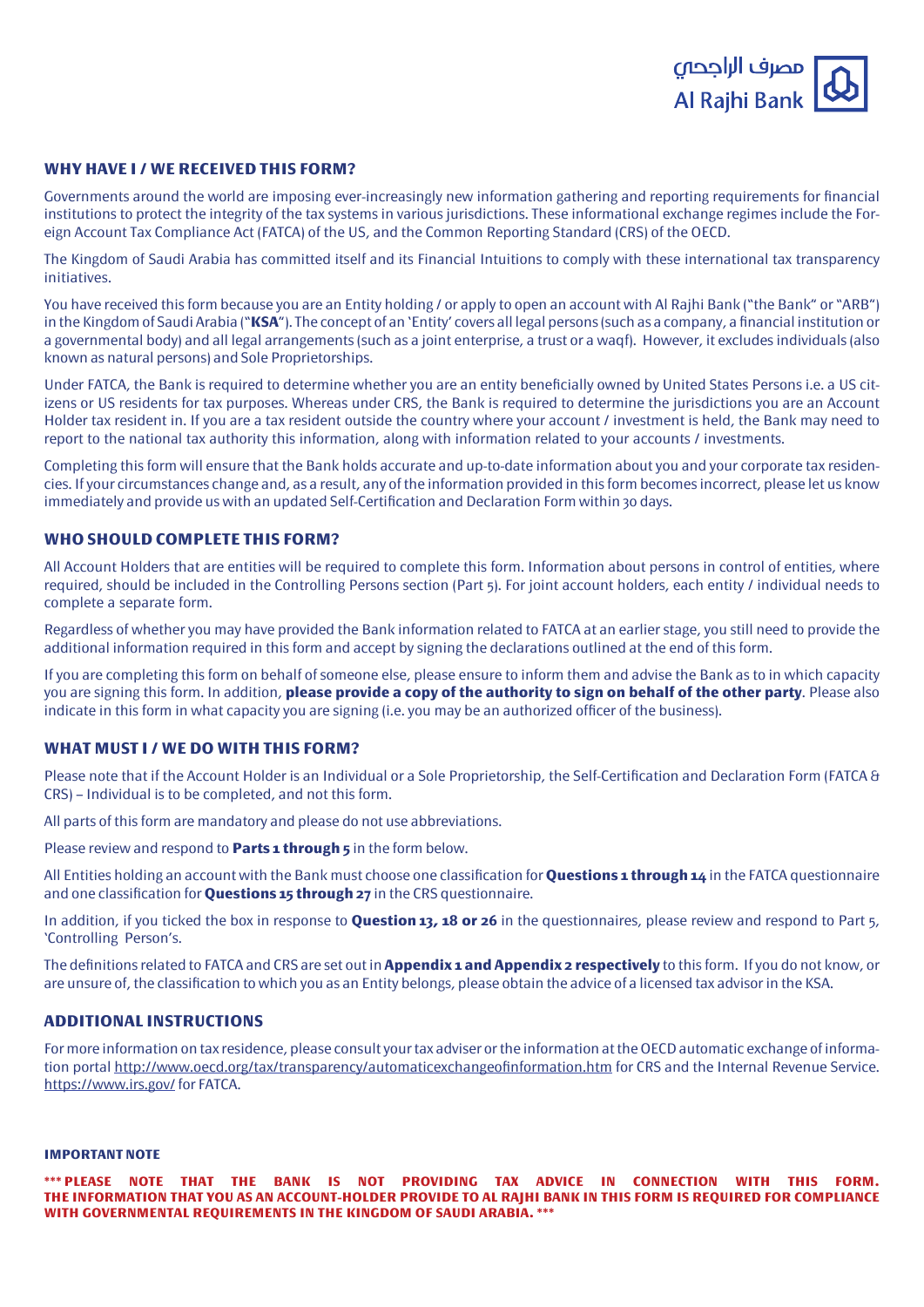

#### **Part 1: Account Holder Information**

| A. Full Legal name of the Entity/Branch     | <b>B. Country of Incorporation or Organization</b>             |
|---------------------------------------------|----------------------------------------------------------------|
|                                             | City:                                                          |
|                                             | Country:                                                       |
| <b>C. Current Residence Address</b>         | D. Mailing Address (complete only if different from Section C) |
| <b>Building Number:</b>                     | <b>Building Number:</b>                                        |
| <b>Street Name:</b>                         | <b>Street Name:</b>                                            |
| District:                                   | District:                                                      |
| City:                                       | City:                                                          |
| Postal Code and additional number (if any): | Postal Code and additional number (if any):                    |
| Country:                                    | Country:                                                       |

### **Part 2: CRS Tax Residency Information**

Please complete the following table indicating (i) the country (or countries) in which the Account Holder is a resident for tax purposes and (ii) the Account Holder's Taxpayer Identification Number or functional equivalent (hereafter referred to as 'TIN') for each country indicated.

If a TIN is unavailable please provide the appropriate reason A, B or C where indicated below:

Reason A - The country/jurisdiction where the Account Holder is resident does not issue TINs to its residents

Reason B - The Account Holder is otherwise unable to obtain a TIN or equivalent number (Please explain why you are unable to obtain a TIN in the below table if you have selected this reason)

Reason C - No TIN is required. (Note. Only select this reason if the domestic law of the relevant country/jurisdiction does not require the collection of the TIN issued by such country/jurisdiction

| Country/Jurisdiction of tax residence | <b>Functional Equivalent</b> | Tax Identification Number (TIN) or its   If no TIN available enter the reason A, B, or C (if<br>"B" is entered, please type the reason) |
|---------------------------------------|------------------------------|-----------------------------------------------------------------------------------------------------------------------------------------|
|                                       |                              |                                                                                                                                         |
|                                       |                              |                                                                                                                                         |
|                                       |                              |                                                                                                                                         |

If the Account Holder is tax resident in more than three countries/jurisdictions, please use a separate sheet

#### **Please Note:**

If the Account Holder is not tax resident in any country (e.g., because the Account Holder is fiscally transparent), then Account Holder should indicate this fact and provide the place of effective management or jurisdiction in which its principal office is located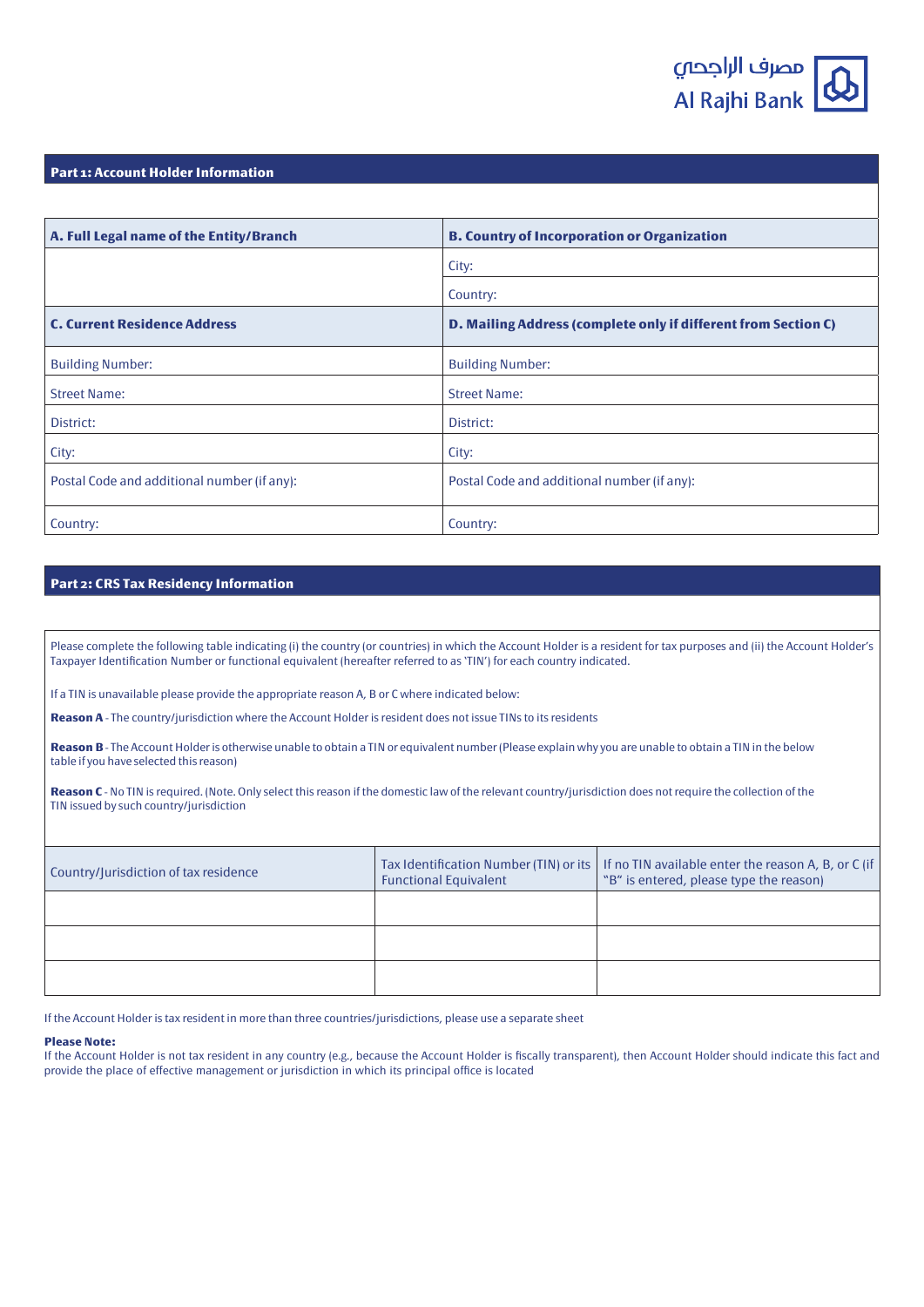

# **FATCA QUESTIONNAIRE**

Part 3: FATCA Classification (only tick one classification where applicable)

Further details about the classifications of Account Holder under FATCA is set out in **Appendix 1** to this form. If you do not know, or are unsure of, the classification to which you as an Entity belong, please obtain the advice of a licensed tax advisor in the KSA.

You can find summaries of defined terms such as an Account Holder, and other terms, in the Appendix 1.

| US Entities $\theta$ US Fi- 1.<br><b>Institutions</b><br>nancial |                                                          | Are you a <b>Specified US Person</b> ? |  |  |  |  |  |  |
|------------------------------------------------------------------|----------------------------------------------------------|----------------------------------------|--|--|--|--|--|--|
|                                                                  | <b>USTIN</b>                                             |                                        |  |  |  |  |  |  |
|                                                                  | 2. Are you a US Person who is not a Specified US Person? |                                        |  |  |  |  |  |  |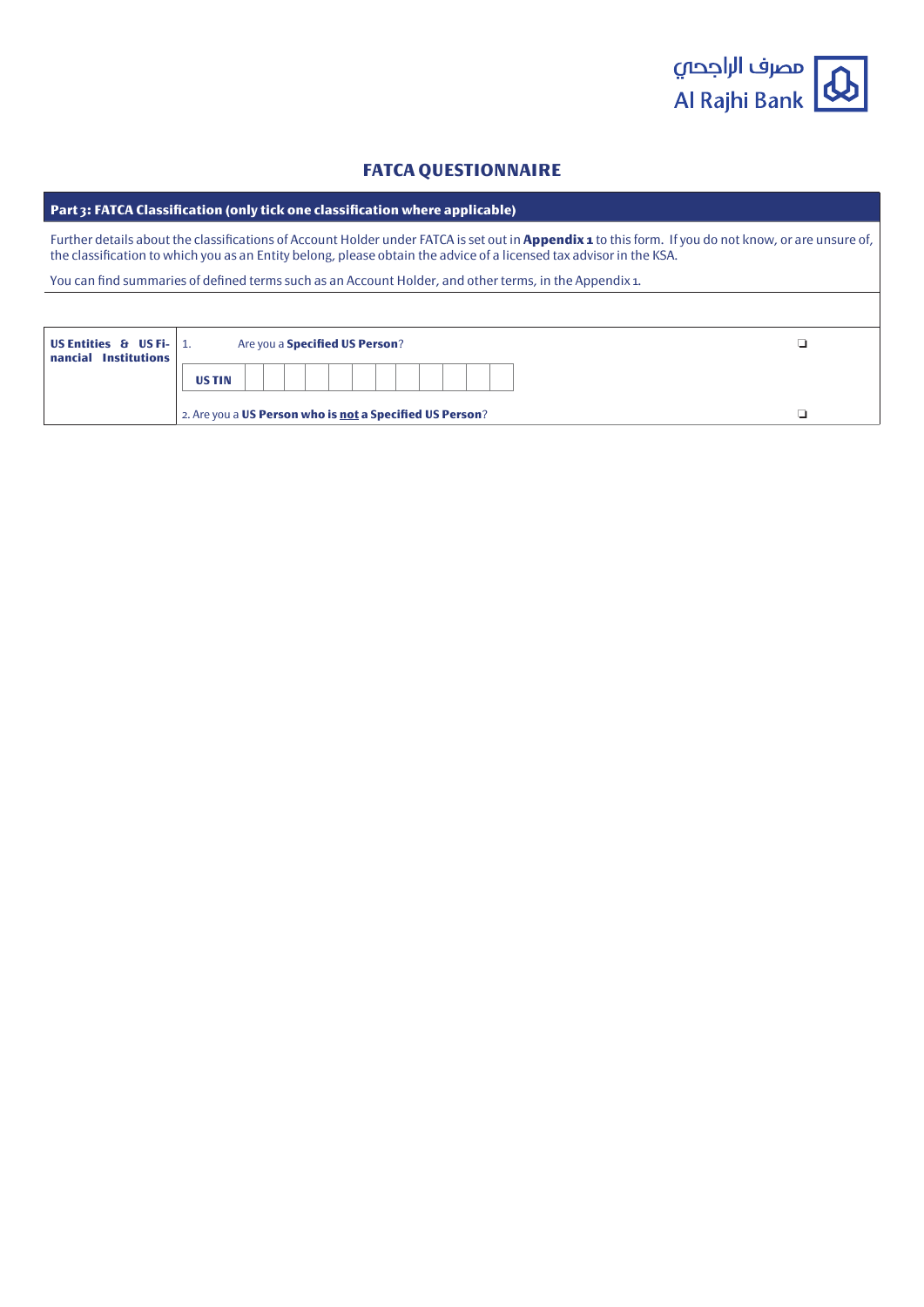| <b>Non-US</b><br><b>Financial</b><br><b>Institutions</b> | 3. Are you a KSA Financial Institution or a Financial Institution organized in a Country with an intergovern-<br>mental agreement with the US regarding FATCA?                                           |                                                                            |                                             |   |                                |  |        |   |   |   |                           |         |   |  |   |                      |   |   |   |  |  |   |
|----------------------------------------------------------|----------------------------------------------------------------------------------------------------------------------------------------------------------------------------------------------------------|----------------------------------------------------------------------------|---------------------------------------------|---|--------------------------------|--|--------|---|---|---|---------------------------|---------|---|--|---|----------------------|---|---|---|--|--|---|
|                                                          | - GIIN<br>X<br>X<br>X<br>X<br>X<br>X<br>X<br>X<br>X<br>X<br>X<br>X<br>X<br>X<br>X<br>X                                                                                                                   |                                                                            |                                             |   |                                |  |        |   |   |   |                           |         |   |  |   |                      |   |   |   |  |  |   |
|                                                          |                                                                                                                                                                                                          | :Please state the reason in the space provided below for not having a GIIN |                                             |   |                                |  |        |   |   |   |                           |         |   |  |   |                      |   |   |   |  |  |   |
|                                                          |                                                                                                                                                                                                          |                                                                            |                                             |   |                                |  |        |   |   |   |                           |         |   |  |   |                      |   |   |   |  |  |   |
|                                                          |                                                                                                                                                                                                          |                                                                            |                                             |   |                                |  |        |   |   |   |                           |         |   |  |   |                      |   |   |   |  |  |   |
|                                                          | 4. Are you a <b>Participating Financial Institution</b> ?                                                                                                                                                |                                                                            |                                             |   |                                |  |        |   |   |   |                           |         |   |  |   | о                    |   |   |   |  |  |   |
|                                                          | - GIIN                                                                                                                                                                                                   | X                                                                          | X<br>X                                      | X | X<br>X                         |  | X      | X | X |   | X<br>X                    |         | X |  | X | $\ddot{\phantom{0}}$ | X | X | X |  |  |   |
|                                                          | 5. Are you a Registered Deemed-Compliant Financial Institution?(other than a reporting Model 1 FFI, Sponsored $\Box$<br>FFI, Non-reporting IGA FFI)                                                      |                                                                            |                                             |   |                                |  |        |   |   |   |                           |         |   |  |   |                      |   |   |   |  |  |   |
|                                                          | $\Box$<br>Local FFI (FI with local client base)<br>×                                                                                                                                                     |                                                                            |                                             |   |                                |  |        |   |   |   |                           |         |   |  |   |                      |   |   |   |  |  |   |
|                                                          | Non-reporting member of PFFI group<br>□<br>×                                                                                                                                                             |                                                                            |                                             |   |                                |  |        |   |   |   |                           |         |   |  |   |                      |   |   |   |  |  |   |
|                                                          | Qualified collective investment vehicles<br>$\Box$<br><b>CO</b>                                                                                                                                          |                                                                            |                                             |   |                                |  |        |   |   |   |                           |         |   |  |   |                      |   |   |   |  |  |   |
|                                                          | <b>Restricted Funds</b><br>$\Box$<br>×                                                                                                                                                                   |                                                                            |                                             |   |                                |  |        |   |   |   |                           |         |   |  |   |                      |   |   |   |  |  |   |
|                                                          | <b>Qualified Credit Card Issuers</b><br>o<br>×                                                                                                                                                           |                                                                            |                                             |   |                                |  |        |   |   |   |                           |         |   |  |   |                      |   |   |   |  |  |   |
|                                                          | <b>Sponsored Investment Entities</b><br>□<br>×                                                                                                                                                           |                                                                            |                                             |   |                                |  |        |   |   |   |                           |         |   |  |   |                      |   |   |   |  |  |   |
|                                                          | <b>Sponsored Controlled Foreign Corporation</b><br>o<br>×                                                                                                                                                |                                                                            |                                             |   |                                |  |        |   |   |   |                           |         |   |  |   |                      |   |   |   |  |  |   |
|                                                          | - GIIN                                                                                                                                                                                                   | X                                                                          | $\chi$<br>X                                 | X | $\boldsymbol{\mathsf{X}}$<br>X |  | $\chi$ | X | X | X | $\chi$                    |         | X |  | X |                      | X | X | X |  |  |   |
|                                                          | 6. Are you a Certified Deemed-Compliant Financial Institution or a Non-Reporting FFI (including a deemed com-<br>pliant Financial Institution a Non-Reporting FFI under Annex II of the IGA Agreement))? |                                                                            |                                             |   |                                |  |        |   |   |   |                           |         |   |  |   |                      |   |   |   |  |  |   |
|                                                          | Non-registering local bank<br>o<br>×.                                                                                                                                                                    |                                                                            |                                             |   |                                |  |        |   |   |   |                           |         |   |  |   |                      |   |   |   |  |  |   |
|                                                          | ×                                                                                                                                                                                                        |                                                                            | FFI with only low value accounts            |   |                                |  |        |   |   |   |                           |         |   |  | o |                      |   |   |   |  |  |   |
|                                                          | ٠                                                                                                                                                                                                        |                                                                            | Sponsored, closely held investment vehicles |   |                                |  |        |   |   |   |                           |         |   |  | o |                      |   |   |   |  |  |   |
|                                                          | ×                                                                                                                                                                                                        |                                                                            | Limited life debt investment entities       |   |                                |  |        |   |   |   |                           |         |   |  | o |                      |   |   |   |  |  |   |
|                                                          | ×                                                                                                                                                                                                        |                                                                            | Investment Advisors & Investment Managers   |   |                                |  |        |   |   |   |                           |         |   |  | o |                      |   |   |   |  |  |   |
|                                                          | ×.                                                                                                                                                                                                       |                                                                            | <b>Owner Documented FFIs</b>                |   |                                |  |        |   |   |   |                           |         |   |  |   |                      |   |   |   |  |  |   |
|                                                          | ×.                                                                                                                                                                                                       |                                                                            | Non-Reporting FFI, Provide the type _______ |   |                                |  |        |   |   |   |                           |         |   |  | o |                      |   |   |   |  |  |   |
|                                                          | 7. Are you a Non-Participating Financial Institution?<br>8. Are you a Trustee Documented Trust.?                                                                                                         |                                                                            |                                             |   |                                |  |        |   |   |   |                           | о       |   |  |   |                      |   |   |   |  |  |   |
|                                                          | <b>Trustees GIIN:</b>                                                                                                                                                                                    |                                                                            |                                             |   |                                |  |        |   |   |   |                           |         |   |  |   |                      |   |   |   |  |  | о |
|                                                          | - GIIN                                                                                                                                                                                                   | X                                                                          | X<br>X                                      | X | X<br>X                         |  | X      | X | X | X | $\boldsymbol{\mathsf{X}}$ |         | X |  | X |                      | X | X | X |  |  |   |
|                                                          |                                                                                                                                                                                                          |                                                                            |                                             |   |                                |  |        |   |   |   |                           | $\cdot$ |   |  |   |                      |   |   |   |  |  |   |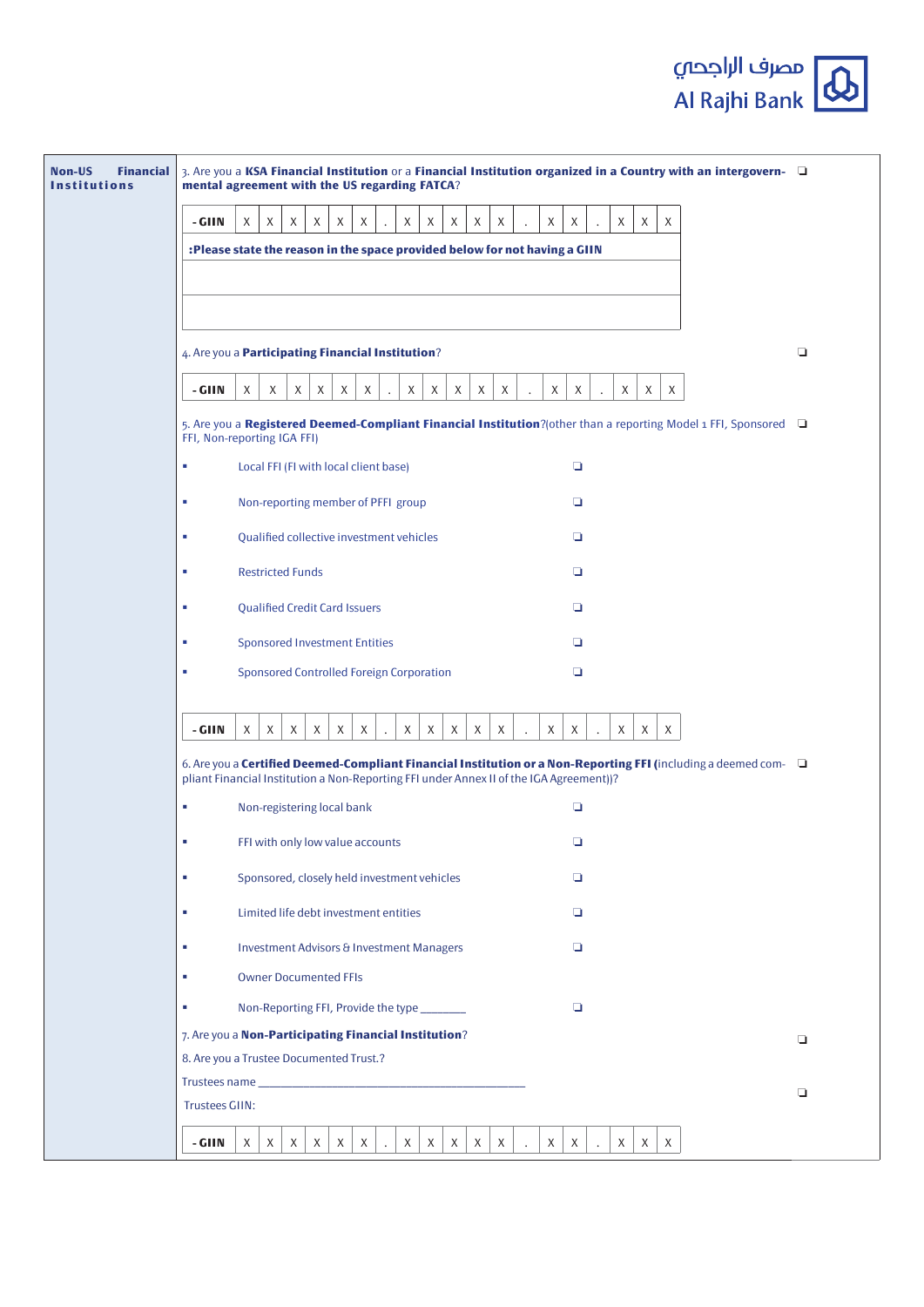| <b>Exempt Entities</b>                                  | 9. Are you an Exempt Beneficial Owner?                                                                                                                                                                                                                                                                                                                    | Q      |
|---------------------------------------------------------|-----------------------------------------------------------------------------------------------------------------------------------------------------------------------------------------------------------------------------------------------------------------------------------------------------------------------------------------------------------|--------|
|                                                         | Governmental Entity "or wholly owned agency or instrumentality of the same".<br>×<br>$\Box$                                                                                                                                                                                                                                                               |        |
|                                                         | <b>Central Bank of Issue</b><br>$\Box$<br>×                                                                                                                                                                                                                                                                                                               |        |
|                                                         | International Organization "or wholly owned agency or instrumentality of the same".<br>o<br>×                                                                                                                                                                                                                                                             |        |
|                                                         | Retirement Fund (as defined in the KSA IGA Annex II)<br>$\Box$<br>×                                                                                                                                                                                                                                                                                       |        |
|                                                         | Investment entity wholly owned by Exempt Beneficial Owners<br>$\Box$<br>×.                                                                                                                                                                                                                                                                                |        |
| <b>Non-US Entity that is</b><br>not a Financial Insti-  | 10. Are you an Excepted Non-Financial Non-US Entity?                                                                                                                                                                                                                                                                                                      | o      |
| tution                                                  | (This classification is also commonly known as an Excepted NFFE)                                                                                                                                                                                                                                                                                          |        |
|                                                         |                                                                                                                                                                                                                                                                                                                                                           |        |
|                                                         | 11. Are you an Active Non-Financial Non-US Entity?                                                                                                                                                                                                                                                                                                        | o      |
|                                                         | (This classification is also commonly known as an <b>Active NFFE</b> ) Also refer Appendix 1                                                                                                                                                                                                                                                              |        |
|                                                         |                                                                                                                                                                                                                                                                                                                                                           | $\Box$ |
|                                                         | 12. Are you a Direct or a Sponsored Reporting Non-Financial Foreign Entity (NFFE)?                                                                                                                                                                                                                                                                        |        |
|                                                         | $\mathsf{X}$<br>- GIIN<br>$\times$<br>X<br>X<br>X<br>X<br>X<br>X<br>X<br>X<br>X<br>$\times$<br>X<br>X<br>X<br>X                                                                                                                                                                                                                                           |        |
| Passive Non-US En-                                      | 13. Are you a Passive Non-Financial Non-US Entity?                                                                                                                                                                                                                                                                                                        | $\Box$ |
| tity that is not a Fi-<br>nancial<br><b>Institution</b> | (This classification is also commonly known as an Passive NFFE) (if yes, please complete Part 5)                                                                                                                                                                                                                                                          |        |
|                                                         | Please also provide in full the details requested in Part 5 – Controlling Persons section with respect to any of your owners<br>who are US Controlling Persons. A US Controlling Person is any individual who is either a US citizen or a resident of the US<br>for tax purposes, who in either case holds more than a 10% stake in you by vote or value. |        |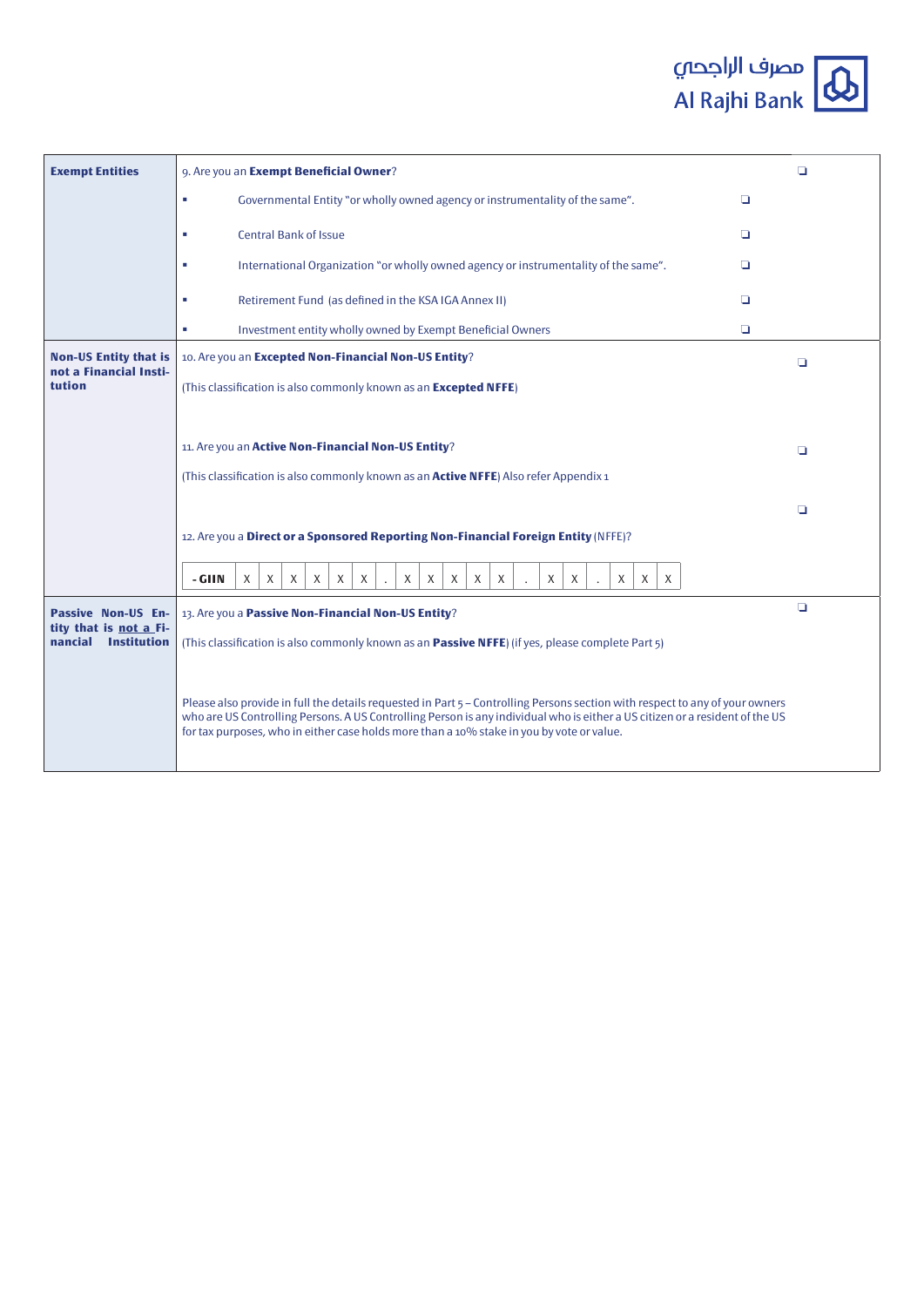مصرف الراجحى Al Rajhi Bank  $\mathbf{\alpha}$ 

# **CRS QUESTIONNAIRE**

Part 4: CRS Classification (only tick one classification where applicable)

You can find summaries of defined terms such as an Account Holder, and other terms, in the Appendix 2.

Further details about the classifications of Account-Holder under CRS is set out in **Appendix 2** to this form. If you do not know, or are unsure of, the classification to which you as an Entity belong, please obtain the advice of a licensed tax advisor in the KSA.

|                                         | If you are a Reporting Financial Institution under CRS, please tick the classification below:                                                                                                                                       |        | ◘      |  |  |  |  |  |
|-----------------------------------------|-------------------------------------------------------------------------------------------------------------------------------------------------------------------------------------------------------------------------------------|--------|--------|--|--|--|--|--|
|                                         | 14. Are you a Depository Institution?                                                                                                                                                                                               |        |        |  |  |  |  |  |
|                                         | 15. Are you a Custodial Institution?                                                                                                                                                                                                |        | ◘      |  |  |  |  |  |
|                                         | 16. Are you a Specified Insurance Company?                                                                                                                                                                                          |        | ◘      |  |  |  |  |  |
|                                         | 17. Are you an Investment Entity? Please tick the type of investment entity below                                                                                                                                                   |        |        |  |  |  |  |  |
| <b>Financial Institu-</b><br>tions (FI) | Type A: Gross income primarily (D50%) from business investment activities (trading/investing in<br>a.<br>Financial Assets, portfolio management, investing/administering/managing FA/funds) on behalf of custom-<br>ers; or         |        | ❏      |  |  |  |  |  |
|                                         | Type B: Gross income primarily (D <sub>50</sub> %) from investment in Financial Assets and managed by a Fi-<br>b.<br>nancial Institution.                                                                                           |        | ◘      |  |  |  |  |  |
|                                         | 18. Are you an Investment Entity resident in a Non-Participating Country / Jurisdiction and managed by another Financial<br>Institution? (If this box is ticked, please provide details of the controlling persons in Part 5 below) |        |        |  |  |  |  |  |
|                                         | 19. Are you a Non-Reporting Financial Institution under CRS? Specify the type of Non-Reporting Financial Institution<br>below:                                                                                                      |        | $\Box$ |  |  |  |  |  |
|                                         | <b>Governmental Entity</b><br>٠                                                                                                                                                                                                     | ▫      |        |  |  |  |  |  |
|                                         | <b>International Organization</b><br>п                                                                                                                                                                                              | ◘      |        |  |  |  |  |  |
|                                         | <b>Central Bank</b><br>٠                                                                                                                                                                                                            | ▫      |        |  |  |  |  |  |
| <b>Non-Reporting</b><br>Fi-             | <b>Broad Participation Retirement Fund</b><br>٠                                                                                                                                                                                     | ▫      |        |  |  |  |  |  |
| nancial Institution                     | <b>Narrow Participation Retirement Fund</b><br>٠                                                                                                                                                                                    | ◘      |        |  |  |  |  |  |
|                                         | Pension Fund of a Governmental Entity, International Organization, or Central Bank<br>×                                                                                                                                             | o      |        |  |  |  |  |  |
|                                         | <b>Exempt Collective Investment Vehicle</b><br>٠                                                                                                                                                                                    | ▫      |        |  |  |  |  |  |
|                                         | Trust whose trustee reports all required information with respect to all CRS Reportable Accounts<br>٠                                                                                                                               | o      |        |  |  |  |  |  |
|                                         | <b>Oualified Credit Card Issuer</b><br>٠                                                                                                                                                                                            | $\Box$ |        |  |  |  |  |  |
|                                         | Other Entity defined under the domestic law as low risk of being used to evade tax. o<br>٠<br>Specify the type provided in the domestic law:                                                                                        |        |        |  |  |  |  |  |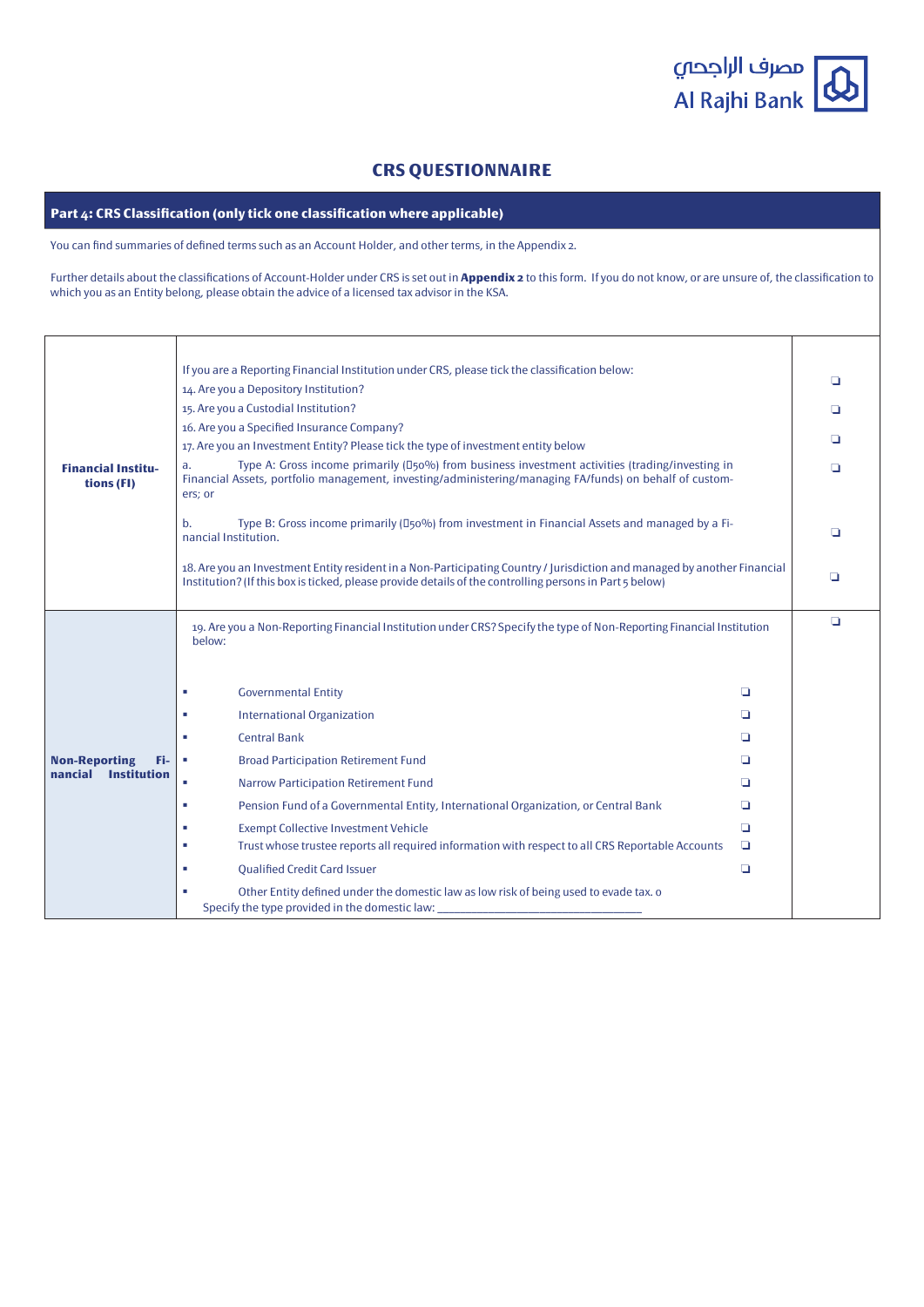

|                                                | 20. Are you an <b>Active NFE</b> - a corporation the stock of which is regularly traded on an estab-<br>lished securities market, or a corporation which is a related entity of such a corporation?<br>(please provide the name of the securities market in which the corporation is traded): |   |  |  |  |  |  |  |  |  |
|------------------------------------------------|-----------------------------------------------------------------------------------------------------------------------------------------------------------------------------------------------------------------------------------------------------------------------------------------------|---|--|--|--|--|--|--|--|--|
|                                                | 20.2 If you are a related entity of a regularly traded corporation, please provide the name of the regularly traded corpora-<br>21. Are you an Active NFE - A Governmental Entity?                                                                                                            |   |  |  |  |  |  |  |  |  |
|                                                | 22. Are you an Active NFE - Central Bank?                                                                                                                                                                                                                                                     |   |  |  |  |  |  |  |  |  |
|                                                | 23. Are you an Active NFE - An International Organization?                                                                                                                                                                                                                                    | ⊔ |  |  |  |  |  |  |  |  |
| <b>Active Non-Financial</b>                    |                                                                                                                                                                                                                                                                                               |   |  |  |  |  |  |  |  |  |
| <b>Entity (NFE)</b>                            | 24. Or are you an entity wholly owned by one of the classified NFE's defined in 21, 22 or 23 above.                                                                                                                                                                                           |   |  |  |  |  |  |  |  |  |
|                                                | 25. Are you an Active NFE Other than 20 through 24 above, please tick the applicable category below?                                                                                                                                                                                          |   |  |  |  |  |  |  |  |  |
|                                                | Provide Date of Incorporation:                                                                                                                                                                                                                                                                |   |  |  |  |  |  |  |  |  |
|                                                | Active NFE by reason of income and assets<br>n<br>٠                                                                                                                                                                                                                                           | ◘ |  |  |  |  |  |  |  |  |
|                                                | Holding NFE that is a member of a nonfinancial group<br>H                                                                                                                                                                                                                                     |   |  |  |  |  |  |  |  |  |
|                                                | Treasury Centre NFE that is a member of a nonfinancial group<br>п                                                                                                                                                                                                                             |   |  |  |  |  |  |  |  |  |
|                                                | Start-up NFE (Date of Organization 1/1)<br>п<br>H                                                                                                                                                                                                                                             |   |  |  |  |  |  |  |  |  |
|                                                | NFE that is liquidating or emerging from bankruptcy<br>п<br>H                                                                                                                                                                                                                                 |   |  |  |  |  |  |  |  |  |
|                                                | Non-profit NFE<br>п                                                                                                                                                                                                                                                                           |   |  |  |  |  |  |  |  |  |
|                                                | Other, provide the reason for this selection _______________<br>❏<br>٠                                                                                                                                                                                                                        |   |  |  |  |  |  |  |  |  |
| <b>Passive Non-Finan-</b><br>cial Entity (NFE) | 26. Are you a <b>Passive NFE?</b> (if you have ticked this box, please complete Part 5)                                                                                                                                                                                                       | ◘ |  |  |  |  |  |  |  |  |

**Part 5: Controlling Persons**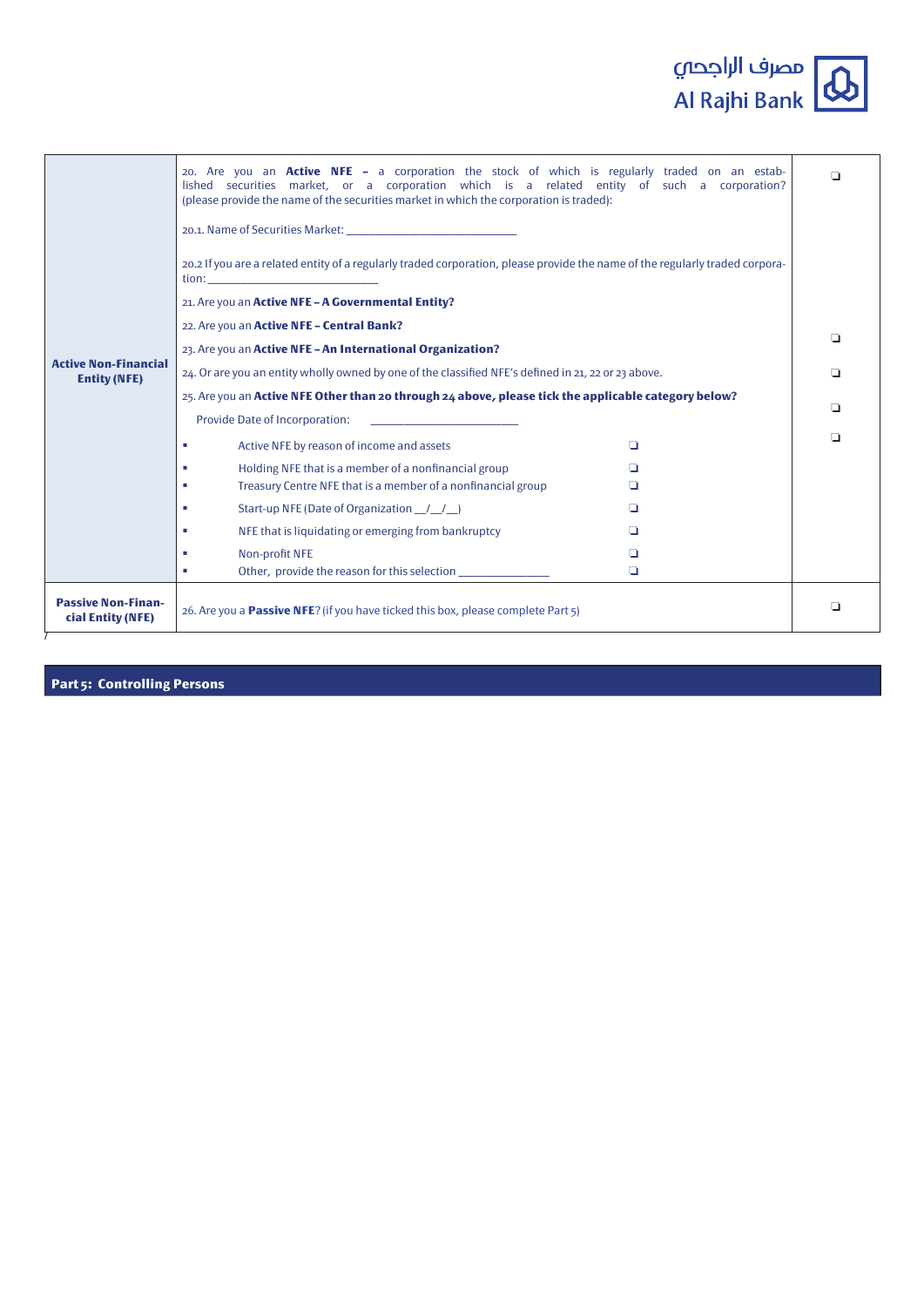

Please provide in full the details requested below with respect to any of your Controlling Persons. Please see the definition of Con-<br>trolling Person in Appendix 2

|                         |                                            |                                                                                                                                                                    |                                                                                                        | <b>FATCA</b> |                                  |                                                | <b>CRS</b>                                                                                                                                                                |                                                                                |                                                                                              |                                                                                                                                                                                                                                        |                                                              |
|-------------------------|--------------------------------------------|--------------------------------------------------------------------------------------------------------------------------------------------------------------------|--------------------------------------------------------------------------------------------------------|--------------|----------------------------------|------------------------------------------------|---------------------------------------------------------------------------------------------------------------------------------------------------------------------------|--------------------------------------------------------------------------------|----------------------------------------------------------------------------------------------|----------------------------------------------------------------------------------------------------------------------------------------------------------------------------------------------------------------------------------------|--------------------------------------------------------------|
| No.                     | <b>Name</b><br>(First,<br>Middle,<br>Last) | <b>Current</b><br><b>Residence</b><br><b>Address</b><br>(Building<br>#, Street<br>#, District,<br>City, Post-<br>al Code,<br><b>Additional</b><br>#, Coun-<br>try) | <b>Mailing</b><br><b>Address</b><br>(if different<br>to Current<br><b>Residence</b><br><b>Address)</b> | Citizenship  | Date of<br>Birth (dd/<br>mm/yyy) | <b>Place of birth</b><br>(City and<br>Country) | Country/juris-<br>diction of tax<br>residency<br>(Please<br>complete a<br>separate row for<br><b>Controlling Per-</b><br>son(s) who have<br>multiple tax<br>residencies.) | Per-<br>centage<br>Owner-<br>ship held<br>by Con-<br>trolling<br><b>Person</b> | <b>Type of</b><br><b>Controlling</b><br><b>Person</b><br>(Select one<br>from table<br>below) | <b>TIN or its</b><br><b>Functional</b><br><b>Equivalent</b><br>for each<br><b>Controlling</b><br><b>Person</b><br>(If a TIN is<br>unavailable<br>please<br>provide the<br>appropriate<br>reason<br>A, B or C<br>in the next<br>column) | <b>TIN</b><br>Unavail-<br>able<br><b>Reason</b><br>A, B or C |
| $\mathbf{1}$            |                                            |                                                                                                                                                                    |                                                                                                        |              |                                  |                                                |                                                                                                                                                                           | 0/0                                                                            |                                                                                              |                                                                                                                                                                                                                                        |                                                              |
| $\overline{2}$          |                                            |                                                                                                                                                                    |                                                                                                        |              |                                  |                                                |                                                                                                                                                                           | 0/0                                                                            |                                                                                              |                                                                                                                                                                                                                                        |                                                              |
| $\overline{\mathbf{3}}$ |                                            |                                                                                                                                                                    |                                                                                                        |              |                                  |                                                |                                                                                                                                                                           | 0/0                                                                            |                                                                                              |                                                                                                                                                                                                                                        |                                                              |
| 4                       |                                            |                                                                                                                                                                    |                                                                                                        |              |                                  |                                                |                                                                                                                                                                           | 0/0                                                                            |                                                                                              |                                                                                                                                                                                                                                        |                                                              |

**If TIN is not available, please choose one of the following reasons:** 

Reason A - The country/jurisdiction where the Account Holder is resident does not issue TINs to its residents

Reason B - The Account Holder is otherwise unable to obtain a TIN or equivalent number (Please explain why you are unable to obtain a TIN in the above table if you have selected this reason)

Reason C- No TIN is required. (Note. Only select this reason if the domestic law of the relevant country/jurisdiction does not require the collection of the TIN issued by such country/jurisdiction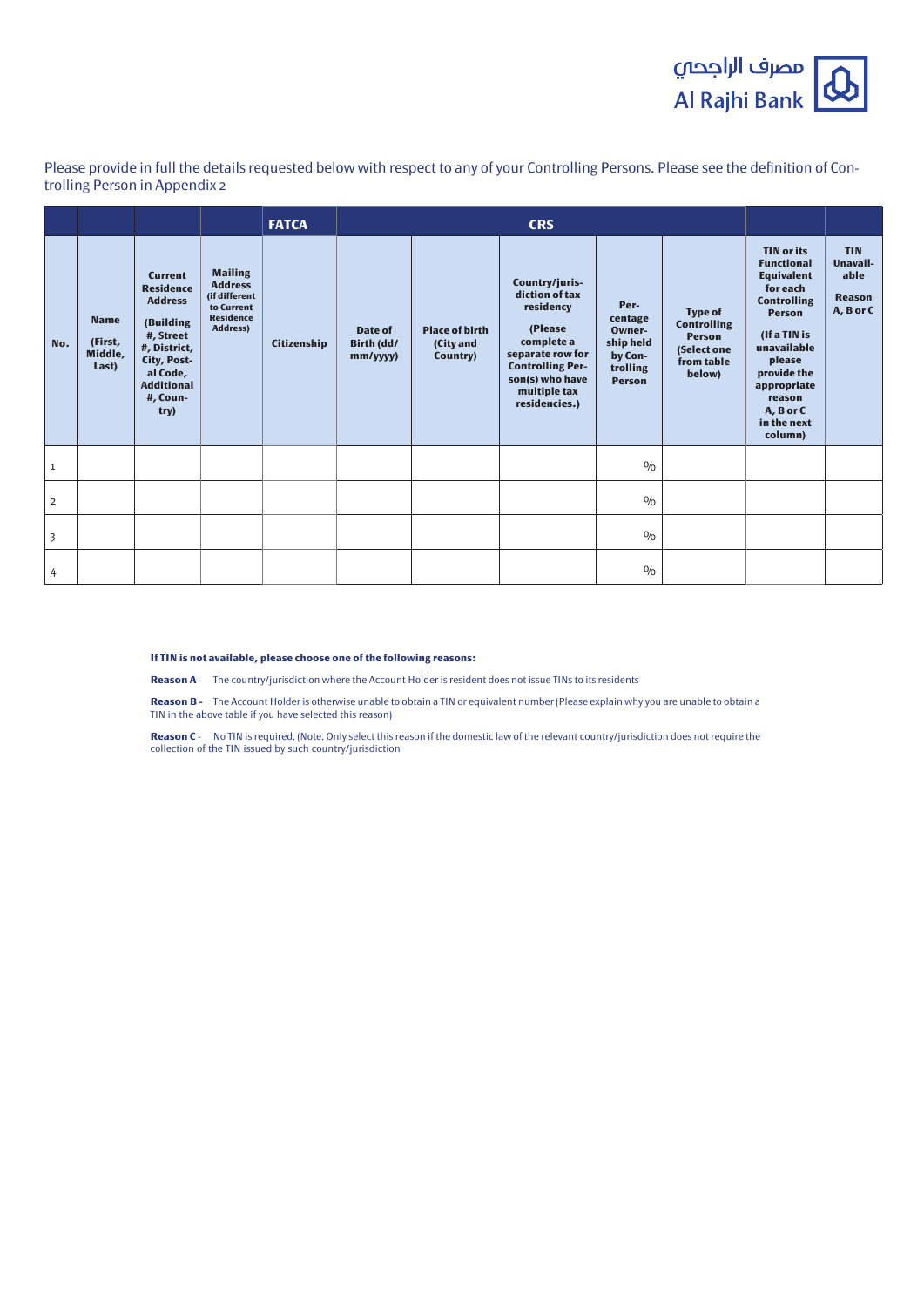

# **Declarations**

held any information and I/We acknowledge that the Bank will rely on the information provided in this form until notice in writing satisfactory to the Bank of its revocation and by submission I/We declare (as an authorized signatory of the Entity) that all the particulars and information provided herein, are true, correct, complete and up-to-date in all respects and I/We have not withof an updated Self-Certification & Declaration Form is received by the Bank, within 30 days where any change in circumstances occurs. I/we further confirm that we are authorized to provide information on our controlling persons and that the information provided in this form related to controlling persons is complete and accurate.

I/We hereby undertake to inform the Bank of any change in information / circumstances provided, and to furnish to the Bank any changes/amendments taking place in future with reference to the documents submitted by me/us as and when such changes/amendments occur.

I/We confirm and accept that should any withholding, tax, other impositions or other governmental dues related to the entity become payable to domestic or overseas regulators or tax author-<br>ities, all payments made to the

I/We waive the Bank of its duty of confidentiality and grant the Bank the liberty to make available, as and when required by law/authorities, to the Courts, regulatory/or other authorities of Saudi Arabia or my/our country of residence or the country in whose currency this account will be maintained or routed, or to any other regulator/tax authority or other authorities in domestic and other jurisdictions, any information relating to my/our account, without any prior consent from me/us.

Any information / documents provided by you or your authorized representative in relation to this self-certification form shall only be disclosed to the relevant authorities for the purpose of compliance with FATCA and / or CRS requirements.

| Name: | <b>Print Name</b>     | Name: | <b>Print Name</b>     |
|-------|-----------------------|-------|-----------------------|
|       | <b>SIGNATURE</b>      |       | <b>SIGNATURE</b>      |
|       | Capacity of Signatory |       | Capacity of Signatory |
|       |                       |       |                       |

(To be completed by the Bank Relationship Manager, or Customer Service Representative

\_\_\_\_\_\_\_\_\_\_\_\_\_\_\_\_\_\_\_\_\_\_\_\_\_\_\_\_\_\_\_\_\_ :Date

:

N N N N N N N N N N N N N N Number CIF Customer

| Date: | Date. |
|-------|-------|
|       |       |

RM/CSR Name: RM/CSR Signature: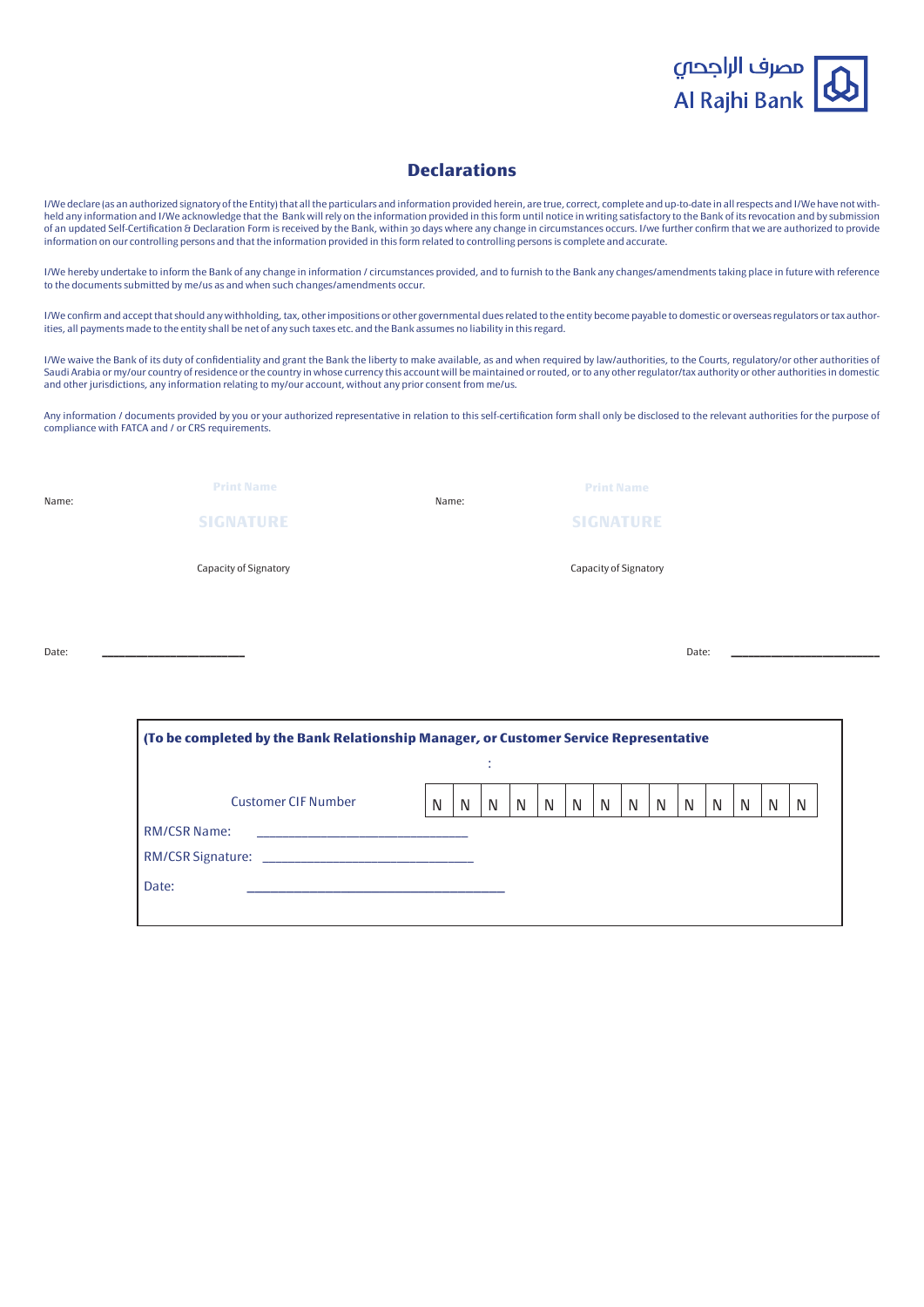

# **APPENDIX 1 - FATCA DEFINITIONS**

| <b>US Entities &amp;</b><br><b>US Financial</b>   | <b>Specified US Person</b><br>1.                                                                                                                                                                                                                                                                                                                                                                                                               |
|---------------------------------------------------|------------------------------------------------------------------------------------------------------------------------------------------------------------------------------------------------------------------------------------------------------------------------------------------------------------------------------------------------------------------------------------------------------------------------------------------------|
| <b>Institutions</b>                               | This classification covers a privately-owned US corporation; a US partnership; a US trust; an individual who is a US citizen; an individual who is not a US citizen but who<br>is resident in the US for tax purposes; or the estate of either of the above-mentioned category of individual.                                                                                                                                                  |
|                                                   | <b>Example:</b> A privately-owned US corporation operating in the KSA pursuant to a license from the KSA Government, or the KSA branch of a privately-owned US corpora-<br>tion licensed in the KSA by the Saudi Arabian General Investment Authority (SAGIA).                                                                                                                                                                                 |
|                                                   | 2.<br>US Person who is not a Specified US Person                                                                                                                                                                                                                                                                                                                                                                                               |
|                                                   | This classification covers the US itself; any State or Territory of the US; the US Government; any wholly-owned agency of the US Government; a US bank; a US corporation<br>whose stock is regularly traded on an established stock exchange; or a US regulated investment company.                                                                                                                                                            |
| <b>Non-US Finan-</b><br>cial<br>Institu-<br>tions | KSA Financial Institution or Financial Institution means (i) any Financial Institution organized under the laws of the Kingdom of Saudi<br>3.<br>Arabia, but excluding any branch of such Financial Institution that is located outside the Kingdom of Saudi Arabia, and (ii) any branch of a Finan-<br>cial Institution not organized under the laws of the Kingdom of Saudi Arabia, if such branch is located in the Kingdom of Saudi Arabia |
|                                                   | 4.<br><b>Participating Non-US Financial Institution</b>                                                                                                                                                                                                                                                                                                                                                                                        |
|                                                   | This classification is also known as a <b>Participating Foreign Financial Institution</b> or PFFI.                                                                                                                                                                                                                                                                                                                                             |
|                                                   | This classification covers a non-US financial institution that is organized in a country which has not entered into an intergovernmental agreement with the US regarding<br>FATCA, but where the financial institution itself has entered into an agreement with the US IRS regarding FATCA.                                                                                                                                                   |
|                                                   | 5.<br><b>Deemed-Compliant Non-US Financial Institution</b>                                                                                                                                                                                                                                                                                                                                                                                     |
|                                                   | This classification is also known as a Deemed-Compliant Foreign Financial Institution or Deemed-Compliant FFI.                                                                                                                                                                                                                                                                                                                                 |
|                                                   | This classification covers a non-US financial institution that is organized in a country which has not entered into an intergovernmental agreement with the US regarding<br>FATCA, but where:                                                                                                                                                                                                                                                  |
|                                                   | the financial institution has registered itself with the US IRS to declare its status; or<br>(i)                                                                                                                                                                                                                                                                                                                                               |
|                                                   | (ii)<br>the financial institution is not required to register with the US IRS and has certified itself accordingly.                                                                                                                                                                                                                                                                                                                            |
|                                                   | The type of non-US financial institution described at item (i) above is a Registered Deemed-Compliant Non-US Financial Institution (also known as a Registered<br>Deemed-Compliant Foreign Financial Institution or Registered Deemed-Compliant FFI).                                                                                                                                                                                          |
|                                                   | The type of non-US financial institution described at item (ii) above is a <b>Certified Deemed-Compliant Non-US Financial Institution</b> (also known as a <b>Certified</b><br>Deemed-Compliant Foreign Financial Institution or Certified Deemed-Compliant FFI).                                                                                                                                                                              |
|                                                   | 6.<br><b>Non-Participating Non-US Financial Institution</b>                                                                                                                                                                                                                                                                                                                                                                                    |
|                                                   | This classification is also known as a Non-Participating Foreign Financial Institution or Non-Participating FFI.                                                                                                                                                                                                                                                                                                                               |
|                                                   | This classification covers a non-US financial institution that is organized in a country which has not entered into an intergovernmental agreement with the US regarding<br>FATCA, where the non-US financial institution itself is not (i) a Participating Non-US Financial Institution, (ii) a Registered Deemed-Compliant Non-US Financial Institu-<br>tion, or (iii) a Certified Deemed-Compliant Non-US Financial Institution.            |
| Exempt<br>Enti-<br>ties                           | 7.<br><b>Exempt Beneficial Owner</b>                                                                                                                                                                                                                                                                                                                                                                                                           |
|                                                   | This classification covers a governmental entity ( <u>other than</u> a US governmental entity); an international organization; a central bank (other than the US Federal Reserve);<br>a non-US retirement fund; or a non-US investment entity that is wholly-owned by any of the above.                                                                                                                                                        |
| <b>Excepted NFFE</b>                              | <b>Excepted Non-Financial Non-US Entity</b><br>8.                                                                                                                                                                                                                                                                                                                                                                                              |
|                                                   | This classification is also known as an Excepted Non-Financial Foreign Entity or Excepted NFFE.                                                                                                                                                                                                                                                                                                                                                |
|                                                   | This classification covers an entity that meets the following criteria:                                                                                                                                                                                                                                                                                                                                                                        |
|                                                   | it is not a US entity;<br>(i)                                                                                                                                                                                                                                                                                                                                                                                                                  |
|                                                   | it is not a financial institution; and<br>(ii)                                                                                                                                                                                                                                                                                                                                                                                                 |
|                                                   | it is classified as an 'Excepted NFFE' under US Treasury Regulations.<br>(iii)                                                                                                                                                                                                                                                                                                                                                                 |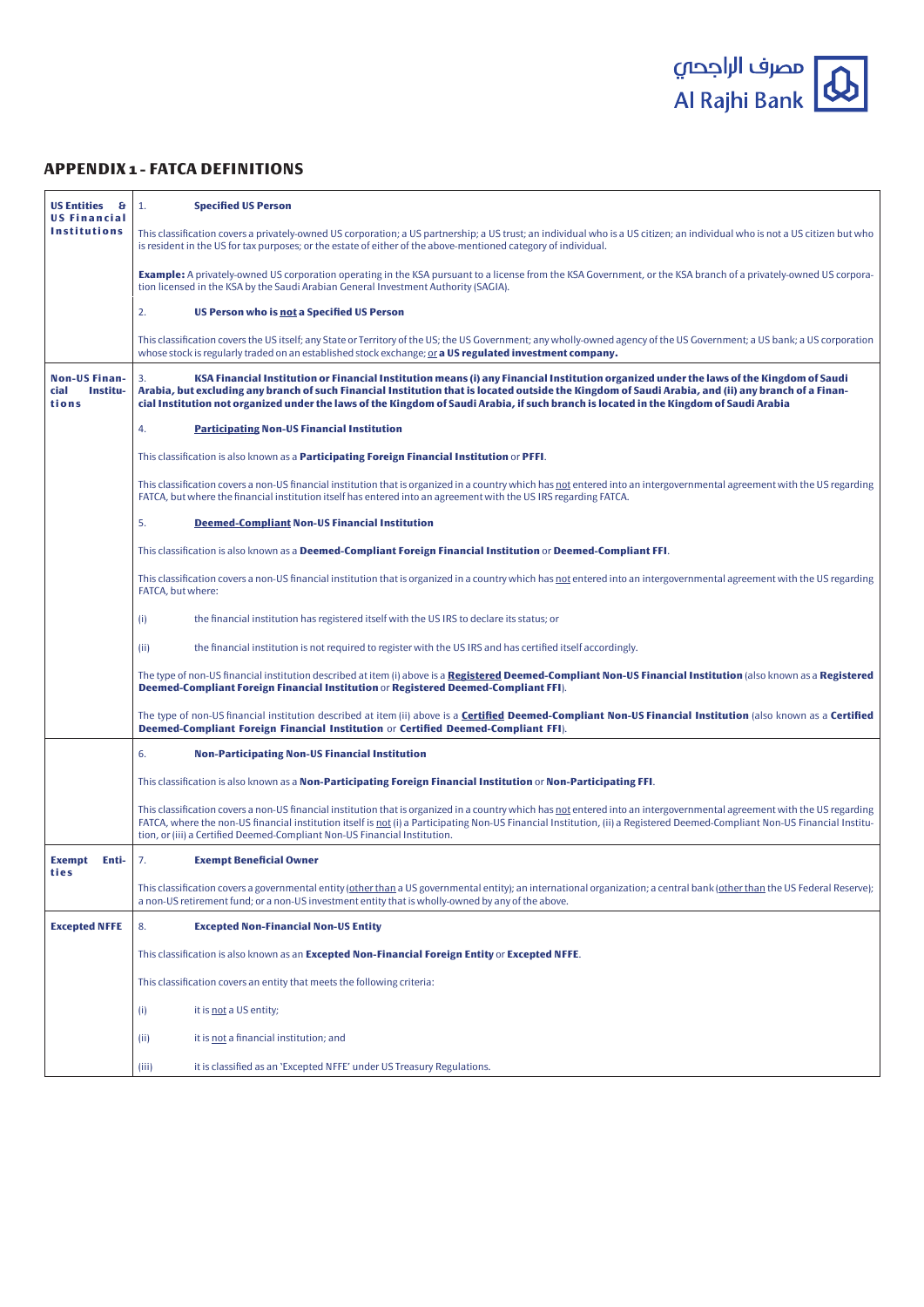| <b>Active NFFE</b>                             | 9.<br><b>Active Non-Financial Non-US Entity</b>                                                                                                                                                                                                                                                                                                                       |
|------------------------------------------------|-----------------------------------------------------------------------------------------------------------------------------------------------------------------------------------------------------------------------------------------------------------------------------------------------------------------------------------------------------------------------|
|                                                | This classification is also known as an Active Non-Financial Foreign Entity or Active NFFE.                                                                                                                                                                                                                                                                           |
|                                                | This classification covers an entity that meets the following criteria:                                                                                                                                                                                                                                                                                               |
|                                                | (i)<br>it is not a US entity;                                                                                                                                                                                                                                                                                                                                         |
|                                                | it is not a financial institution; and<br>(ii)                                                                                                                                                                                                                                                                                                                        |
|                                                | it meets any one of the following further criteria:<br>(iii)                                                                                                                                                                                                                                                                                                          |
|                                                | (1)<br>It holds less than 50% of its assets in shares, properties, bonds or similar investment assets, and it derives less than 50% of its gross income from the<br>distribution of dividends, rental income, interest or other investment income; or                                                                                                                 |
|                                                | It is a listed company whose stock is regularly traded on an established securities market, or it is related to an entity whose stock is regularly traded<br>(2)<br>on an established securities market; or                                                                                                                                                           |
|                                                | (3)<br>It is organized in a US Territory, and all of its owners are bona fide residents of that US Territory; or                                                                                                                                                                                                                                                      |
|                                                | It is a government (other than the US Government); a government of a US Territory; an international organization; a central bank of issue (other than<br>(4)<br>of the US); or an entity wholly owned by one or more of the above; or                                                                                                                                 |
|                                                | Its activities consist substantially of holding shares of, or providing financing to, subsidiaries that engage in trades or businesses other than the busi-<br>(5)<br>ness of a financial institution; and it does not function (or hold itself out as) an investment fund; or                                                                                        |
|                                                | It is in its set-up phase (with no prior operating history), is investing capital into assets with the intention of operating a business other than the busi-<br>(6)<br>ness of a financial institution, and less than twenty-four (24) months have passed since it was initially organized; or                                                                       |
|                                                | (7)<br>It was not a financial institution in the past five (5) years, and is in the process of liquidating its assets or is reorganizing with the intent to continue or<br>recommence operations in a business other than that of a financial institution; or                                                                                                         |
|                                                | It engages primarily in financing and hedging transactions with or for related entities that are not financial institutions, and it does not provide<br>(8)<br>financing or hedging services to any entity to which it is not related; or                                                                                                                             |
|                                                | (9)<br>It meets all of the following criteria:                                                                                                                                                                                                                                                                                                                        |
|                                                | It is established in its country of residence exclusively for religious, charitable, scientific, artistic, cultural, or educational purposes; or it is a<br>(i)<br>professional organization, chamber of commerce or labor organization; and                                                                                                                          |
|                                                | It is exempt from income tax in its country of residence; and<br>(ii)                                                                                                                                                                                                                                                                                                 |
|                                                | It has no shareholders who have a proprietary or beneficial interest in its income or assets; and<br>(iii)                                                                                                                                                                                                                                                            |
|                                                | The laws of its country of residence or its formation documents do not permit:<br>(iv)                                                                                                                                                                                                                                                                                |
|                                                | any of its income or assets to be distributed to, or applied for the benefit of, a private person or non-charitable entity other than pursu-<br>(a)<br>ant to the conduct of its charitable activities, or as payment of reasonable compensation for services rendered, or as payment representing the fair<br>market value of property which it has purchased; and   |
|                                                | (b)<br>upon its liquidation or dissolution, all of its assets be distributed to a governmental entity or other non-profit organization, or escheat to<br>the government of its country of residence or any political subdivision thereof.                                                                                                                             |
| <b>Passive NFFE</b>                            | 10.<br><b>Passive Non-Financial Non-US Entity</b>                                                                                                                                                                                                                                                                                                                     |
|                                                | This classification is also known as a Passive Non-Financial Foreign Entity or Passive NFFE.                                                                                                                                                                                                                                                                          |
|                                                | This classification covers an entity that meets the following criteria:                                                                                                                                                                                                                                                                                               |
|                                                | it is not a US entity;<br>(i)                                                                                                                                                                                                                                                                                                                                         |
|                                                | it is not a financial institution; and<br>(ii)                                                                                                                                                                                                                                                                                                                        |
|                                                | it does not meet the criteria to be either an Excepted NFFE or an Active NFFE.<br>(iii)                                                                                                                                                                                                                                                                               |
| <b>Direct Report-</b><br>ing NFFE              | A Passive NFFE can elect to directly report to the IRS information about its direct or indirect Substantial US Owners. These types of Passive NFFEs are known as Direct<br>Reporting NFFEs. In order to report directly to the IRS, Direct Reporting NFFEs will be required to register with the IRS to obtain a Global Intermediary Identification<br>Number (GIIN). |
| <b>Sponsored Di-</b><br>rect Reporting<br>NFFE | An Entity will be allowed to sponsor one or more Direct Reporting NFFEs, this entity will be known as a Sponsored Direct Reporting NFFE                                                                                                                                                                                                                               |
| Beneficial<br>Owner                            | - The term beneficial owner means the person who is the owner of the income for tax purposes and who beneficially owns that income. Thus, a person receiving income<br>in a capacity as a nominee, agent or custodian for another person is not the beneficial owner of the income.                                                                                   |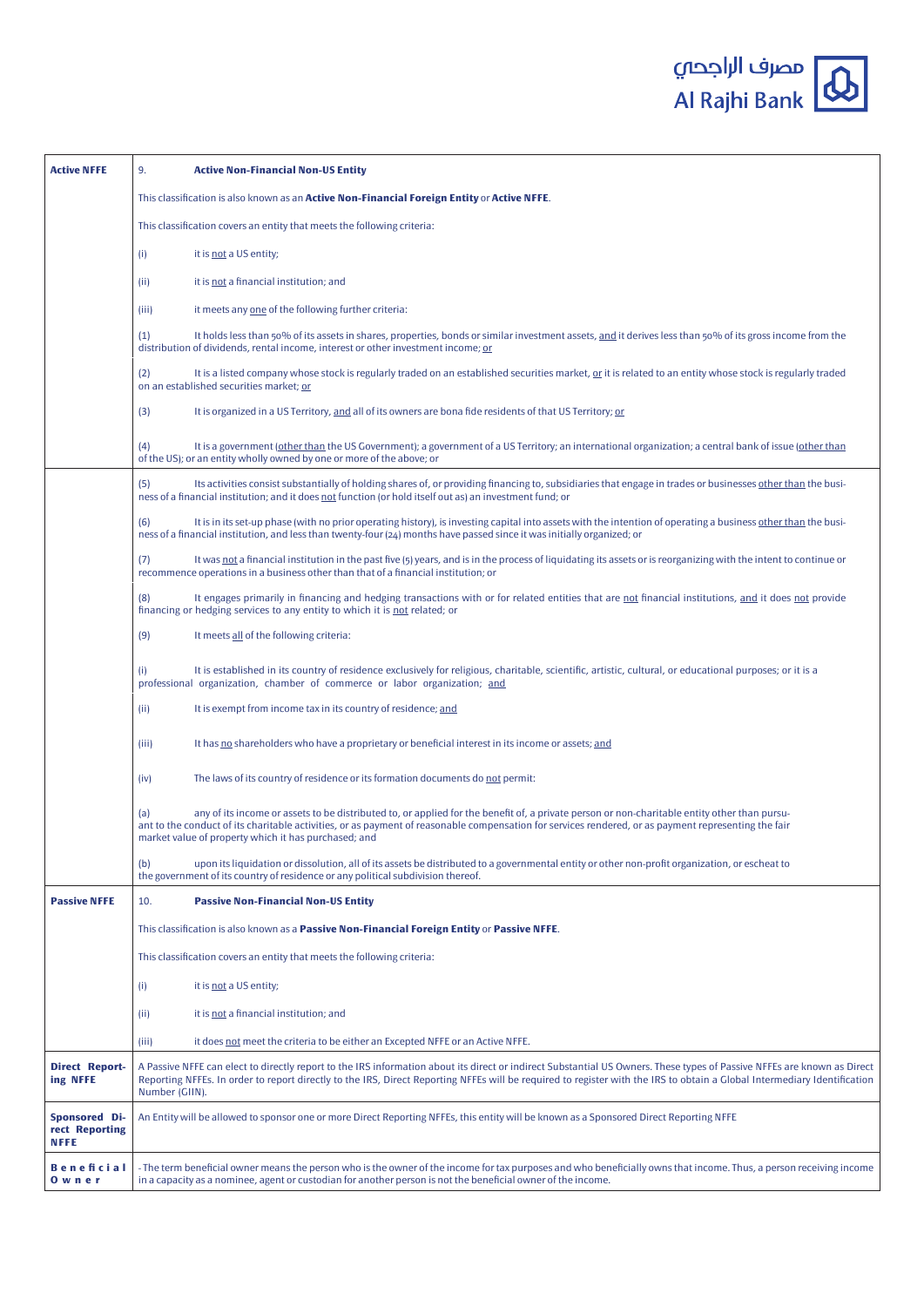

| <b>Global</b><br>Inter-<br>mediary Iden-<br>tification Num-<br>ber (GIIN) | A GIIN is the identification number used to identify the FFI for FATCA registration purposes and U.S. information reporting purposes                                                                                                                                                                                                                                                                                                                                                                                                                                                                    |
|---------------------------------------------------------------------------|---------------------------------------------------------------------------------------------------------------------------------------------------------------------------------------------------------------------------------------------------------------------------------------------------------------------------------------------------------------------------------------------------------------------------------------------------------------------------------------------------------------------------------------------------------------------------------------------------------|
| Intergovern-<br>mental Agree-<br>ment (IGA)                               | Intergovernmental agreements are intended to enable FFIs to identify and report to the IRS U.S. persons that hold assets abroad and for certain non-financial foreign<br>entities (NFFEs) to identify their substantial U.S. owners. In order to comply with the rules, FFIs are required to enter into an FFI agreement with the U.S. Treasury or<br>comply with intergovernmental agreements (IGAs) entered into by their local jurisdictions. U.S. withholding agents (USWAs) must document all of their relationships<br>with foreign entities in order to assist with the enforcement of the rules |
| <b>Non-financial</b><br>foreign entity<br>(NFFE                           | The term NFFE means a foreign entity that is not a financial institution (including a territory NFFE). The term also means a foreign entity treated as an NFFE pursuant to  <br>a Model 1 IGA or Model 2 IGA                                                                                                                                                                                                                                                                                                                                                                                            |

# **APPENDIX 2 - COMMON REPORTING STANDARD (CRS) DEFINITIONS**

| <b>Account Hold-</b><br>er             | Account Holder means the person listed or identified as the holder of a Financial Account by the Financial Institution that maintains the account. A person, other than<br>a Financial Institution, holding a Financial Account for the benefit or account of another person as agent, custodian, nominee, signatory, investment advisor, or interme-<br>diary, is not treated as holding the account for purposes of the Common Reporting Standard, and such other person is treated as holding the account.                                                                                                                                                                                                                                                                                                                                                                                                                                                                                                                                                                                                                                 |
|----------------------------------------|-----------------------------------------------------------------------------------------------------------------------------------------------------------------------------------------------------------------------------------------------------------------------------------------------------------------------------------------------------------------------------------------------------------------------------------------------------------------------------------------------------------------------------------------------------------------------------------------------------------------------------------------------------------------------------------------------------------------------------------------------------------------------------------------------------------------------------------------------------------------------------------------------------------------------------------------------------------------------------------------------------------------------------------------------------------------------------------------------------------------------------------------------|
| <b>Entity</b>                          | The term "Entity" means a legal person or a legal arrangement, such as a corporation, organisation, partnership, trust or foundation. This term covers any person other<br>than an individual (i.e. a natural person).                                                                                                                                                                                                                                                                                                                                                                                                                                                                                                                                                                                                                                                                                                                                                                                                                                                                                                                        |
| <b>Financial Insti-</b><br>tution      | The term "Financial Institution" means a "Custodial Institution", a "Depository Institution", an "Investment Entity", or a "Specified Insurance Company". Please see the<br>relevant domestic guidance and the CRS for further classification definitions that apply to Financial Institutions                                                                                                                                                                                                                                                                                                                                                                                                                                                                                                                                                                                                                                                                                                                                                                                                                                                |
| Depository In-<br>stitution            | The term "Depository Institution" means any Entity that accepts deposits in the ordinary course of a banking or similar business.                                                                                                                                                                                                                                                                                                                                                                                                                                                                                                                                                                                                                                                                                                                                                                                                                                                                                                                                                                                                             |
| <b>Custodial</b><br>$In-$<br>stitution | The term "Custodial Institution" means any Entity that holds, as a substantial portion of its business, Financial Assets for the account of others. This is where the Entity's<br>gross income attributable to the holding of Financial Assets and related financial services equals or exceeds 20% of the Entity's gross income during the shorter of: (i) the<br>three-year period that ends on 31 December (or the final day of a non-calendar year accounting period) prior to the year in which the determination is being made; or (ii)<br>the period during which the Entity has been in existence.                                                                                                                                                                                                                                                                                                                                                                                                                                                                                                                                    |
| Controlling<br>Person(s)               | "Controlling Persons" are the natural person(s) who exercise control over an entity. Where that entity is treated as a Passive Non-Financial Entity ("Passive NFE") then a<br>Financial Institution is required to determine whether or not these Controlling Persons are Reportable Persons. This definition corresponds to the term "beneficial own-<br>er" described in Recommendation 10 and the Interpretative Note on Recommendation 10 of the Financial Action Task Force Recommendations (as adopted in February<br>2012). In the case of a trust, the Controlling Person(s) are the settlor(s), the trustee(s), the protector(s) (if any), the beneficiary(ies) or class(es) of beneficiaries, or any other<br>natural person(s) exercising ultimate effective control over the trust (including through a chain of control or ownership). Under the CRS the settlor(s), the trustee(s), the<br>protector(s) (if any), and the beneficiary(ies) or class(es) of beneficiaries, are always treated as Controlling Persons of a trust, regardless of whether or not any of them<br>exercises control over the activities of the trust. |
|                                        | Where the settlor(s) of a trust is an Entity then the CRS requires Financial Institutions to also identify the Controlling Persons of the settlor(s) and when required report<br>them as Controlling Persons of the trust. In the case of a legal arrangement other than a trust, "Controlling Person(s) means persons in equivalent or similar positions                                                                                                                                                                                                                                                                                                                                                                                                                                                                                                                                                                                                                                                                                                                                                                                     |
|                                        | FATF Recommendations on Controlling Persons:                                                                                                                                                                                                                                                                                                                                                                                                                                                                                                                                                                                                                                                                                                                                                                                                                                                                                                                                                                                                                                                                                                  |
|                                        | Identify the beneficial owners of the customer and take reasonable measures to verify the identity of such persons, through the following information. For legal persons:                                                                                                                                                                                                                                                                                                                                                                                                                                                                                                                                                                                                                                                                                                                                                                                                                                                                                                                                                                     |
|                                        | The identity of the natural persons (if any - as ownership interests can be so diversified that there are no natural persons (whether acting alone or together) exercising<br>control of the legal person or arrangement through ownership) who ultimately have a controlling ownership interest in a legal person; and                                                                                                                                                                                                                                                                                                                                                                                                                                                                                                                                                                                                                                                                                                                                                                                                                       |
|                                        | to the extent that there is doubt under (a) as to whether the person(s) with the controlling ownership interest are the beneficial owner(s) or where no natural person<br>exerts control through ownership interests, the identity of the natural persons (if any) exercising control of the legal person or arrangement through other means.                                                                                                                                                                                                                                                                                                                                                                                                                                                                                                                                                                                                                                                                                                                                                                                                 |
|                                        | Where no natural person is identified under (a) or (b) above, financial institutions should identify and take reasonable measures to verify the identity of the relevant<br>natural person who holds the position of senior managing official.                                                                                                                                                                                                                                                                                                                                                                                                                                                                                                                                                                                                                                                                                                                                                                                                                                                                                                |
| <b>Investment En-</b>                  | The term "Investment Entity" includes two types of Entities:                                                                                                                                                                                                                                                                                                                                                                                                                                                                                                                                                                                                                                                                                                                                                                                                                                                                                                                                                                                                                                                                                  |
| tity                                   | (i) an Entity that primarily conducts as a business one or more of the following activities or operations for or on behalf of a customer:                                                                                                                                                                                                                                                                                                                                                                                                                                                                                                                                                                                                                                                                                                                                                                                                                                                                                                                                                                                                     |
|                                        | • Trading in money market instruments (cheques, bills, certificates of deposit, derivatives, etc.); foreign exchange; exchange, interest rate and index instruments; trans-<br>ferable securities; or commodity futures trading;                                                                                                                                                                                                                                                                                                                                                                                                                                                                                                                                                                                                                                                                                                                                                                                                                                                                                                              |
|                                        | . Individual and collective portfolio management; or                                                                                                                                                                                                                                                                                                                                                                                                                                                                                                                                                                                                                                                                                                                                                                                                                                                                                                                                                                                                                                                                                          |
|                                        | . Otherwise investing, administering, or managing Financial Assets or money on behalf of other persons.                                                                                                                                                                                                                                                                                                                                                                                                                                                                                                                                                                                                                                                                                                                                                                                                                                                                                                                                                                                                                                       |
|                                        | Such activities or operations do not include rendering non-binding investment advice to a customer.                                                                                                                                                                                                                                                                                                                                                                                                                                                                                                                                                                                                                                                                                                                                                                                                                                                                                                                                                                                                                                           |
|                                        | (ii) "The second type of "Investment Entity" ("Investment Entity managed by another Financial Institution") is any Entity the gross income of which is primarily attrib-<br>utable to investing, reinvesting, or trading in Financial Assets where the Entity is managed by another Entity that is a Depository Institution, a Custodial Institution, a<br>Specified Insurance Company, or the first type of Investment Entity.                                                                                                                                                                                                                                                                                                                                                                                                                                                                                                                                                                                                                                                                                                               |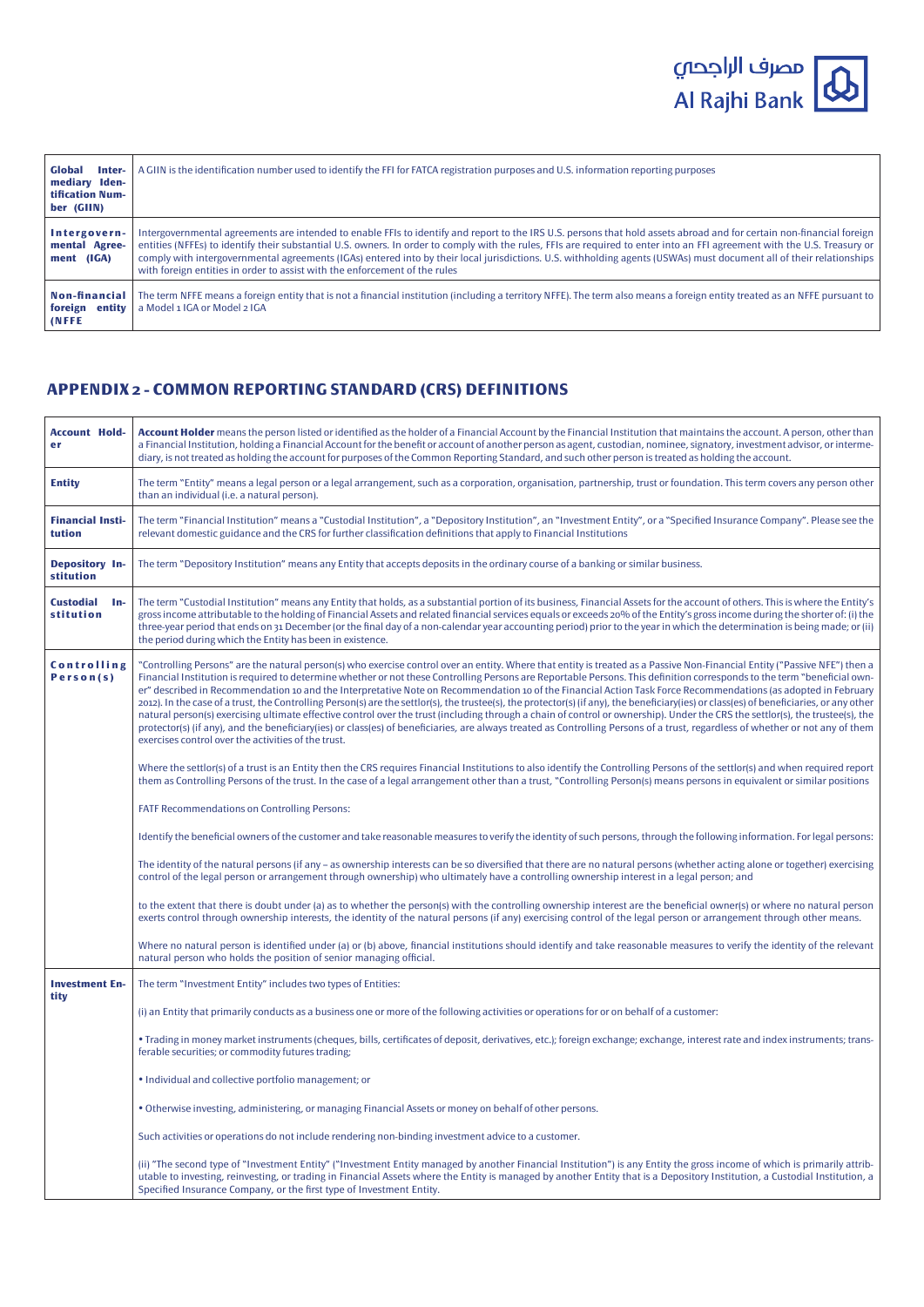| "Investment<br><b>Entity located</b><br>in a Non-Par-<br>ticipating Ju-<br>risdiction and<br>managed<br>by<br>another Finan-<br>cial Institution | The term "Investment Entity located in a Non-Participating Jurisdiction and managed by another Financial Institution" means any Entity the gross income of which is<br>primarily attributable to investing, reinvesting, or trading in Financial Assets if the Entity is (i) managed by a Financial Institution and (ii) not a Participating Jurisdiction<br>Financial Institution.                                                                                                                                                                                                                                                                                                                                                              |
|--------------------------------------------------------------------------------------------------------------------------------------------------|--------------------------------------------------------------------------------------------------------------------------------------------------------------------------------------------------------------------------------------------------------------------------------------------------------------------------------------------------------------------------------------------------------------------------------------------------------------------------------------------------------------------------------------------------------------------------------------------------------------------------------------------------------------------------------------------------------------------------------------------------|
| <b>Investment En-</b><br>tity<br>managed<br>another<br>by<br><b>Financial Insti-</b><br>tution                                                   | An Entity is "managed by" another Entity if the managing Entity performs, either directly or through another service provider on behalf of the managed Entity, any<br>of the activities or operations described in the definition of 'Investment Entity'. An Entity only manages another Entity if it has discretionary authority to manage the<br>other Entity's assets (either in whole or part). Where an Entity is managed by a mix of Financial Institutions, NFEs or individuals, the Entity is considered to be managed<br>by another Entity that is a Depository Institution, a Custodial Institution, a Specified Insurance Company, or the first type of Investment Entity, if any of the managing<br>Entities is such another Entity. |
| <b>NFE</b>                                                                                                                                       | An "NFE" is any Entity that is not a Financial Institution.                                                                                                                                                                                                                                                                                                                                                                                                                                                                                                                                                                                                                                                                                      |
| <b>Active NFE</b>                                                                                                                                | An NFE is an Active NFE if it meets any of the criteria listed below. In summary, those criteria refer to:                                                                                                                                                                                                                                                                                                                                                                                                                                                                                                                                                                                                                                       |
|                                                                                                                                                  | • active NFEs by reason of income and assets;                                                                                                                                                                                                                                                                                                                                                                                                                                                                                                                                                                                                                                                                                                    |
|                                                                                                                                                  | • publicly traded NFEs;                                                                                                                                                                                                                                                                                                                                                                                                                                                                                                                                                                                                                                                                                                                          |
|                                                                                                                                                  | • Governmental Entities, International Organisations, Central Banks, or their wholly owned Entities;                                                                                                                                                                                                                                                                                                                                                                                                                                                                                                                                                                                                                                             |
|                                                                                                                                                  | • holding NFEs that are members of a nonfinancial group;                                                                                                                                                                                                                                                                                                                                                                                                                                                                                                                                                                                                                                                                                         |
|                                                                                                                                                  | • start-up NFEs;                                                                                                                                                                                                                                                                                                                                                                                                                                                                                                                                                                                                                                                                                                                                 |
|                                                                                                                                                  | . NFEs that are liquidating or emerging from bankruptcy;                                                                                                                                                                                                                                                                                                                                                                                                                                                                                                                                                                                                                                                                                         |
|                                                                                                                                                  | • treasury centres that are members of a nonfinancial group; or                                                                                                                                                                                                                                                                                                                                                                                                                                                                                                                                                                                                                                                                                  |
|                                                                                                                                                  | • non-profit NFEs.                                                                                                                                                                                                                                                                                                                                                                                                                                                                                                                                                                                                                                                                                                                               |
|                                                                                                                                                  | An entity will be classified as Active NFE if it meets any of the following criteria:                                                                                                                                                                                                                                                                                                                                                                                                                                                                                                                                                                                                                                                            |
|                                                                                                                                                  | a) less than 50% of the NFE's gross income for the preceding calendar year or other appropriate reporting period is passive income and less than 50% of the assets<br>held by the NFE during the preceding calendar year or other appropriate reporting period are assets that produce or are held for the production of passive income;                                                                                                                                                                                                                                                                                                                                                                                                         |
|                                                                                                                                                  | b) the stock of the NFE is regularly traded on an established securities market or the NFE is a Related Entity of an Entity the stock of which is regularly traded on an<br>established securities market;                                                                                                                                                                                                                                                                                                                                                                                                                                                                                                                                       |
|                                                                                                                                                  | c) the NFE is a Governmental Entity, an International Organisation, a Central Bank, or an Entity wholly owned by one or more of the foregoing;                                                                                                                                                                                                                                                                                                                                                                                                                                                                                                                                                                                                   |
|                                                                                                                                                  | d) substantially all of the activities of the NFE consist of holding (in whole or in part) the outstanding stock of, or providing financing and services to, one or more<br>subsidiaries that engage in trades or businesses other than the business of a Financial Institution, except that an Entity does not qualify for this status if the Entity<br>functions (or holds itself out) as an investment fund, such as a private equity fund, venture capital fund, leveraged buyout fund, or any investment vehicle whose<br>purpose is to acquire or fund companies and then hold interests in those companies as capital assets for investment purposes;                                                                                     |
|                                                                                                                                                  | e) the NFE is not yet operating a business and has no prior operating history, (a "start-up NFE") but is investing capital into assets with the intent to operate a busi-<br>ness other than that of a Financial Institution, provided that the NFE does not qualify for this exception after the date that is 24 months after the date of the initial<br>organisation of the NFE;                                                                                                                                                                                                                                                                                                                                                               |
|                                                                                                                                                  | f) the NFE was not a Financial Institution in the past five years, and is in the process of liquidating its assets or is reorganising with the intent to continue or recom-<br>mence operations in a business other than that of a Financial Institution;                                                                                                                                                                                                                                                                                                                                                                                                                                                                                        |
|                                                                                                                                                  | g) the NFE primarily engages in financing and hedging transactions with, or for, Related Entities that are not Financial Institutions, and does not provide financing<br>or hedging services to any Entity that is not a Related Entity, provided that the group of any such Related Entities is primarily engaged in a business other than that<br>of a Financial Institution; or                                                                                                                                                                                                                                                                                                                                                               |
|                                                                                                                                                  | h) the NFE meets all of the following requirements (a "non-profit NFE"):                                                                                                                                                                                                                                                                                                                                                                                                                                                                                                                                                                                                                                                                         |
|                                                                                                                                                  | i) it is established and operated in its jurisdiction of residence exclusively for religious, charitable, scientific, artistic, cultural, athletic, or educational purposes;<br>or it is established and operated in its jurisdiction of residence and it is a professional organisation, business league, chamber of commerce, labour organisation,<br>agricultural or horticultural organisation, civic league or an organisation operated exclusively for the promotion of social welfare;                                                                                                                                                                                                                                                    |
|                                                                                                                                                  | ii) it is exempt from income tax in its jurisdiction of residence;                                                                                                                                                                                                                                                                                                                                                                                                                                                                                                                                                                                                                                                                               |
|                                                                                                                                                  | iii) it has no shareholders or members who have a proprietary or beneficial interest in its income or assets;                                                                                                                                                                                                                                                                                                                                                                                                                                                                                                                                                                                                                                    |
|                                                                                                                                                  | iv) the applicable laws of the NFE's jurisdiction of residence or the NFE's formation documents do not permit any income or assets of the NFE to be distributed<br>to, or applied for the benefit of, a private person or non-charitable Entity other than pursuant to the conduct of the NFE's charitable activities, or as payment of<br>reasonable compensation for services rendered, or as payment representing the fair market value of property which the NFE has purchased; and                                                                                                                                                                                                                                                          |
|                                                                                                                                                  | v) the applicable laws of the NFE's jurisdiction of residence or the NFE's formation documents require that, upon the NFE's liquidation or dissolution, all of its<br>assets be distributed to a Governmental Entity or other non-profit organisation, or escheat to the government of the NFE's jurisdiction of residence or any political<br>subdivision.                                                                                                                                                                                                                                                                                                                                                                                      |
|                                                                                                                                                  | Note: Certain entities (such as U.S. Territory NFFEs) may qualify for Active NFFE status under FATCA but not Active NFE status under the CRS.                                                                                                                                                                                                                                                                                                                                                                                                                                                                                                                                                                                                    |
|                                                                                                                                                  | Related Entity - An Entity is a "Related Entity" of another Entity if either Entity controls the other Entity, or the two Entities are under common control. For this purpose,<br>control includes direct or indirect ownership of more than 50% of the vote and value in an Entity.                                                                                                                                                                                                                                                                                                                                                                                                                                                             |